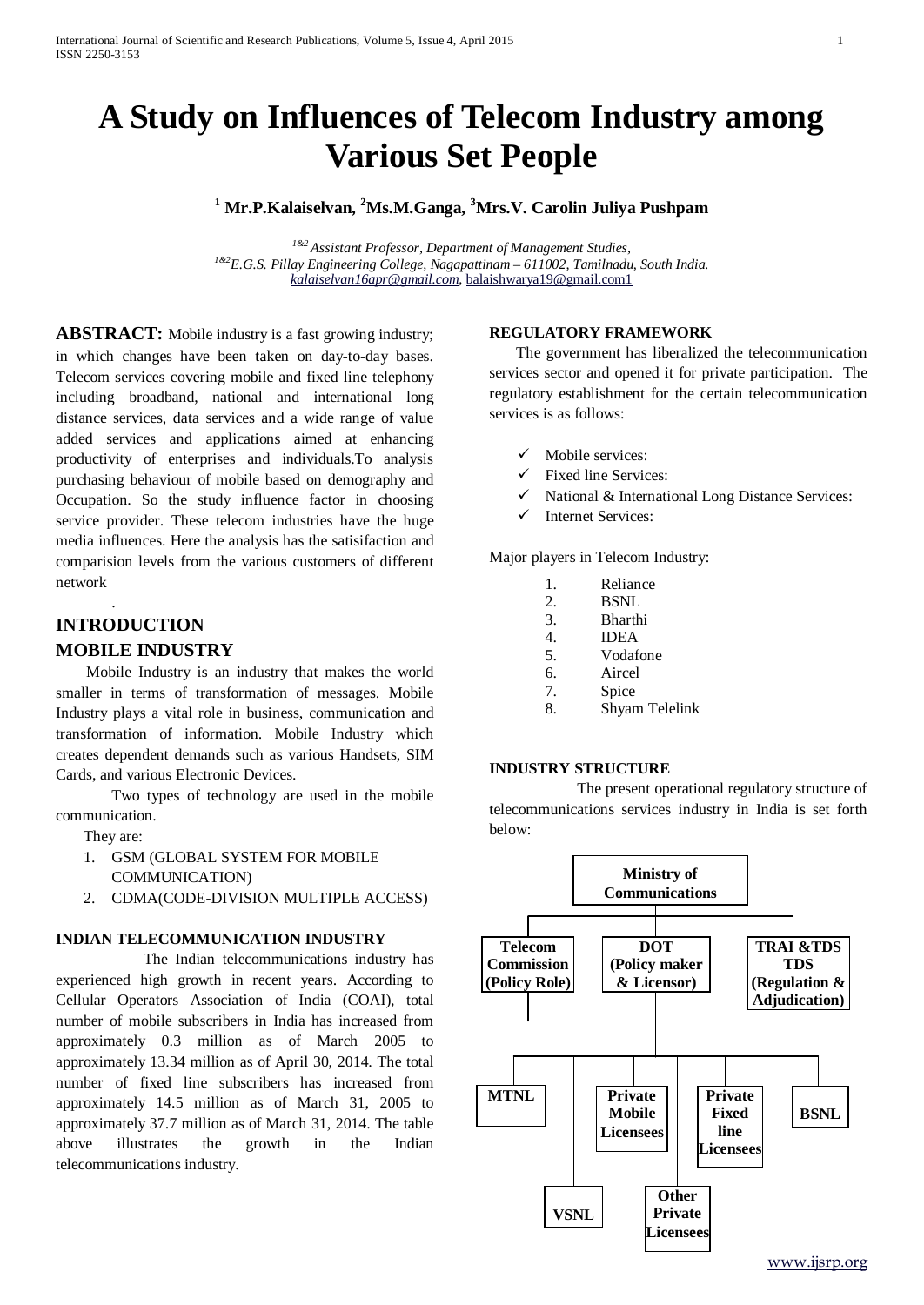# **OBJECTIVES OF THE STUDY:**

#### **PRIMARY OBJECTIVE**

To study purchase behavior of mobile phone among women segment in the city of Chennai. (With special reference to Reliance Infocomm)

# **SECONDARY OBJECTIVE**

- To study purchase behaviour of mobile based on demography.
- To study purchase behaviour of mobile based on Occupation.
- To study influence factor in choosing service provider.
- To study media influences.
- To study awareness of the Reliance Infocomm offers.

# **RESEARCH METHODOLOGY:**

# **RESEARCH DESIGN**

 A research design is an arrangement of condition for collection and analysis of the data in a manner that aims to combine relevance to the research purpose with economy in procedure.

The study is descriptive in its nature.

# **DATA COLLECTION**

#### **PRIMARY DATA SOURCE**

Since the study required a systematic gathering of information, a survey research (using a structured questionnaire) was selected. As customer would be reluctant to answer certain questions that might be confidential to them, there was a chance of non-response error. To minimize the non-response error it was decided to personally administer the questionnaire by direct interview. This study involves collection of primary data from the people of Chennai. Data are collected through structured Questionnaire.

#### **POPULATION SIZE**

- Sixty Sample elements are taken from existing Mobile phone user.
- Sixty Sample elements are taken from those intending to use mobile.
- Total sample size is 120.

#### **STATISTICAL TOOLS**

The statistical Tools used for data analysis were

- $\triangleright$  Percentage Analysis
- Weighted Average

### **OVERALL SATISFACTION AMONG SERVICE PROVIDERS**

| <b>Overall</b><br><b>Satisfactio</b><br>n | Airt<br>el | Airc<br>el     | Vod<br>afon<br>e | <b>Relia</b><br>nce | <b>BSN</b><br>L |
|-------------------------------------------|------------|----------------|------------------|---------------------|-----------------|
| <b>Highly</b><br>Satisfied                | 7          | $\overline{2}$ | 1                | 3                   |                 |
| Satisfied                                 | 11         | 9              | 10               | 4                   | $\overline{2}$  |
| Neutral                                   | 3          | 3              | $\overline{2}$   |                     | 1               |
| Dissatisfied                              |            | 0              |                  |                     |                 |

#### **WEIGHTED AVERAGE OF VARIOUS SERVICE PROVIDERS**

| <b>Brand</b> | Weighted |  |  |
|--------------|----------|--|--|
|              | Average  |  |  |
| Reliance     | 1.43     |  |  |
| Airtel       | 1.09     |  |  |
| Aircel       | 0.93     |  |  |
| Vodafone     | 0.79     |  |  |
| <b>BSNL</b>  | 0.67     |  |  |

# **INTERPRETATION:**

• Among the service providers Reliance is highly rated in Overall satisfaction.

#### **RESPONSE TO CUSTOMER COMPLAINTS AMONG SERVICE PROVIDERS**

| <b>Response</b><br>to<br>customer<br>complaints | Reli<br>ance | <b>Aircel</b> | <b>Vodafo</b><br>ne | <b>Airtel</b> | <b>BSNL</b> |
|-------------------------------------------------|--------------|---------------|---------------------|---------------|-------------|
| Highly<br>Satisfied                             | 5            | 0             | 4                   | 3             | 0           |
| Satisfied                                       | 11           | 7             | 6                   | 3             | 1           |
| Neutral                                         | 6            | 6             | 4                   | 1             | 1           |
| Dissatisfied                                    | 0            | 1             | 0                   | 0             |             |

# **WEIGHTED AVERAGE OF VARIOUS SERVICE PROVIDERS**

| <b>Brand</b> | Weighted<br>Average |  |  |
|--------------|---------------------|--|--|
| Airtel       | 1.29                |  |  |
| Vodafone     | 1.00                |  |  |